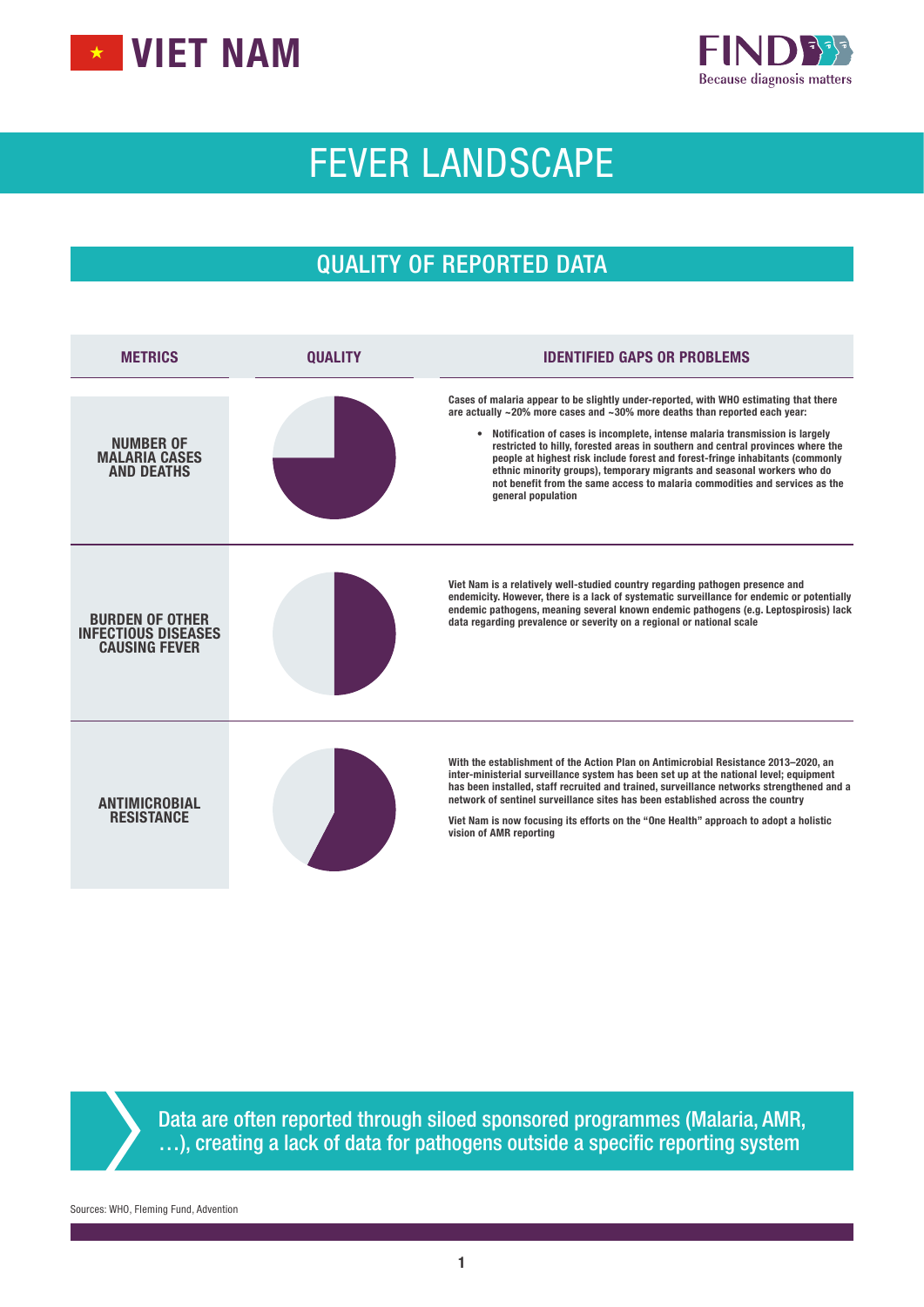

## FOCUS ON MALARIA SITUATION

## API\* OF Pf (2017)

API\* OF Pv (2017)







API: ANNUAL PARASITE INCIDENCE

### SUSPECTED CASES TESTED AND TEST POSITIVITY IN PUBLIC HOSPITALS

|                                                                  | 2005   | 2010     | 2017     |
|------------------------------------------------------------------|--------|----------|----------|
| <b>Share of suspected</b><br>cases tested<br>(RDT or microscopy) | $-95%$ | $~100\%$ | $~100\%$ |
| <b>Test positivity</b><br>(RDT or microscopy)                    | $~2\%$ | $~2\%$   | $1\%$    |

### MALARIA EPIDEMIOLOGICAL PROFILE (2017)

| <b>Parasite</b><br>prevalence per<br>1,000 (2016)       |                                           | ا>                                                      |                                                                |
|---------------------------------------------------------|-------------------------------------------|---------------------------------------------------------|----------------------------------------------------------------|
| <b>Population in</b><br>area:                           | <b>Malaria</b> free                       | Low<br>transmission<br>$(0-1)$ case per<br>$1,000$ pop) | <b>High</b><br>transmission<br>$($ >1 case per<br>$1,000$ pop) |
|                                                         | 25.1M<br>(26%)                            | 63.9M<br>(67%)                                          | 25.1M<br>(7%)                                                  |
| <b>Major</b><br>plasmodium<br>species                   | <b>P. falciparum: 64% ; P. vivax: 35%</b> |                                                         |                                                                |
| Drug resistant<br>malaria                               | Yes in some areas                         |                                                         |                                                                |
| <b>Estimated tested</b><br>cases                        |                                           | 2.6M                                                    |                                                                |
| <b>Reported</b><br>confirmed cases<br>(health facility) | 4.5K                                      |                                                         |                                                                |
| <b>Estimated cases*</b>                                 | 5.5K [5.1K-6.1K]                          |                                                         |                                                                |
| <b>Reported deaths</b>                                  |                                           | 6                                                       |                                                                |
| <b>Estimated deaths*</b>                                |                                           | 9 [0-16]                                                |                                                                |

With a very low parasite prevalence, Viet Nam is close to elimination but has seen a new challenge through the emergence of multidrug-resistant malaria

In 2017 in public hospitals, almost all cases of suspected malaria were tested

Note: (\*) estimated by the WHO. Sources: WHO, Advention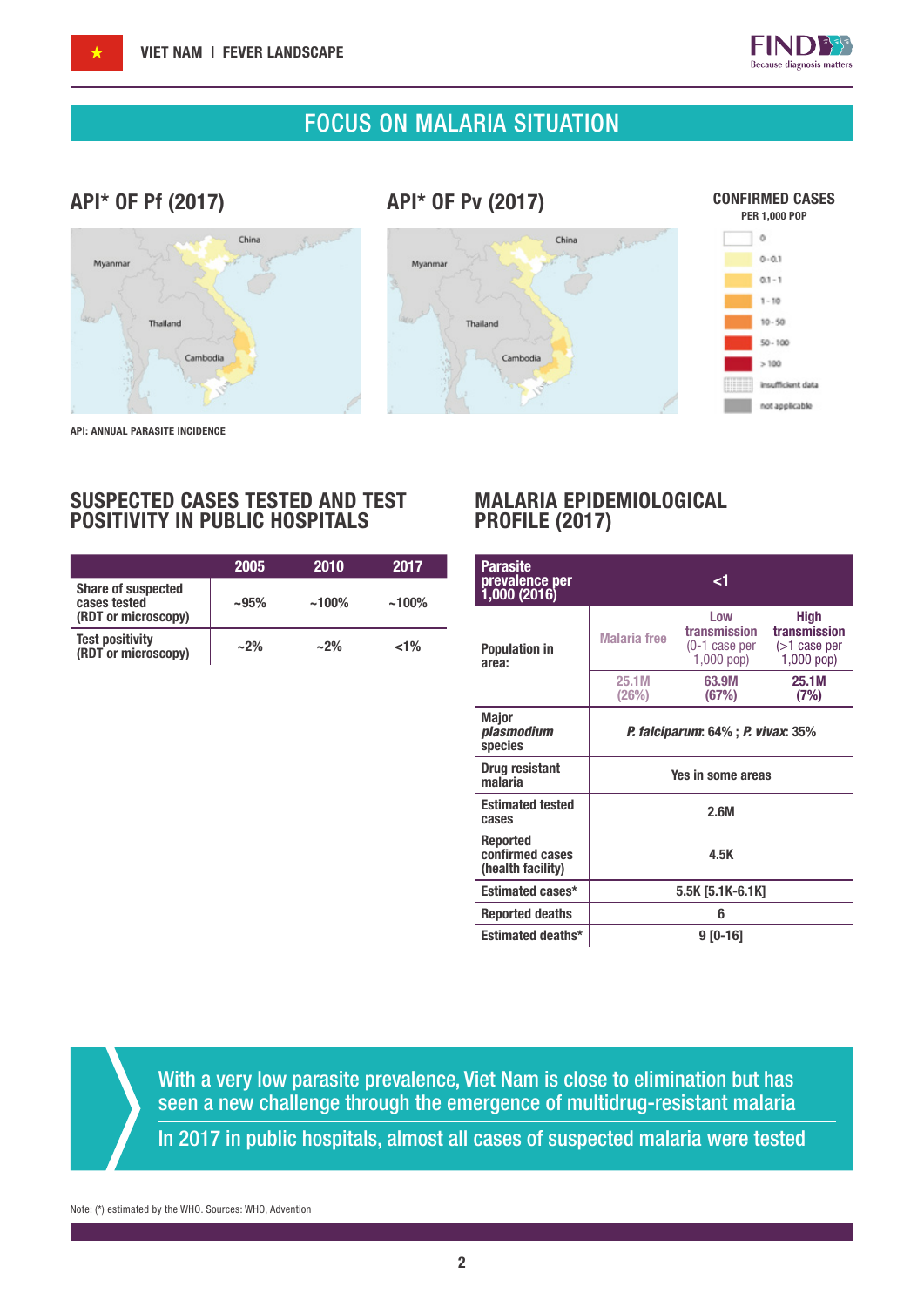# NATIONAL MALARIA STRATEGY PLAN AND SURVEILLANCE

**FINDB** Because diagnosis matters

|                                                                  | <b>DECISION-MAKERS</b>                                                                                                                                                                                                                                                                            | OTHER MALARIA INFLUENCERS (INTERNATIONAL)                                                                                                                                                                                                                                                                                                                                                                                                                                                                                                                                                                                                         |  |  |  |
|------------------------------------------------------------------|---------------------------------------------------------------------------------------------------------------------------------------------------------------------------------------------------------------------------------------------------------------------------------------------------|---------------------------------------------------------------------------------------------------------------------------------------------------------------------------------------------------------------------------------------------------------------------------------------------------------------------------------------------------------------------------------------------------------------------------------------------------------------------------------------------------------------------------------------------------------------------------------------------------------------------------------------------------|--|--|--|
|                                                                  | <b>MoH</b><br><b>National Malaria Control Program</b><br>(NMCP)<br><b>National Institute of Malariology,</b><br>Parasitology and Entomology (NIMPE)<br><b>Regional Institute for Malariology,</b><br>Parasitology and Entomology (IMPE)<br><b>Provincial Center for Malaria Control</b><br>(PCMC) | The Department of Defense Naval<br><b>World Health</b><br><b>Malaria Research Center-Asia</b><br><b>Organization</b><br><b>Asian Collaborative Training Network</b><br>for Malaria (ACTMalaria)<br>Bill&Melinda<br>The Global Fund<br><b>GATES</b> foundation                                                                                                                                                                                                                                                                                                                                                                                     |  |  |  |
| NATIONAL<br><b>MALARIA</b><br><b>STRATEGY PLAN,</b><br>2017-2020 | <b>TARGET</b>                                                                                                                                                                                                                                                                                     | <b>By 2020</b><br>• Morbidity below 0.15 per 1,000 population<br>• Mortality below 0.02 per 100,000 population<br>• Malaria eliminated in at least 40 provinces<br>With more than 40 provinces now malaria-free, all of these targets have already been<br>achieved. Now the country aims to eliminate malaria by 2030                                                                                                                                                                                                                                                                                                                            |  |  |  |
|                                                                  | <b>KEY INTERVENTIONS TO</b><br><b>ACHIEVE TARGET</b>                                                                                                                                                                                                                                              | Strengthen the healthcare network and improve capacity for staff in charge of malaria<br>control and elimination<br>Increase investments to ensure there is a sufficient budget for malaria control and<br>elimination, including the Government budget and other international support, and ensure<br>effective allocation and use of the budget<br>Extend international cooperation on malaria control and elimination, strengthen existing<br>relationships and explore the possibility for new bilateral and multilateral cooperation.<br>Priority is given to financial and technical support projects, and transfer of modern<br>techniques |  |  |  |
|                                                                  |                                                                                                                                                                                                                                                                                                   | <b>MALARIA SURVEILLANCE SYSTEMS ASSESSMENT</b>                                                                                                                                                                                                                                                                                                                                                                                                                                                                                                                                                                                                    |  |  |  |
| <b>MALARIA</b><br><b>SURVEILLANCE</b>                            | grants and other disease-specific programmes<br>should be established (and not only the number of positive tests)                                                                                                                                                                                 | NMCP has adopted an approach to malaria control that is broadly in line with best practice in the Greater Mekong Subregion but that<br>would need to be updated to align with 2017 WHO Framework for Malaria Elimination<br>Public sector health facilities at all levels (including CHW and volunteers) and the private sector in the five most endemic provinces, are<br>reporting through PSI. USAID reports that they are globally overburdened by the reporting requirements associated with Global Fund<br>The health information system need to be updated and a mechanism to count the number of people tested by microscopy and by RDT   |  |  |  |

Viet Nam has achieved all of the targets set out in the *National Strategy for Malaria Control and Elimination in the Period 2011-2020* and now aims to eliminate malaria by 2030

The malaria surveillance system is in line with regional standards

Sources: MoH, WHO, Advention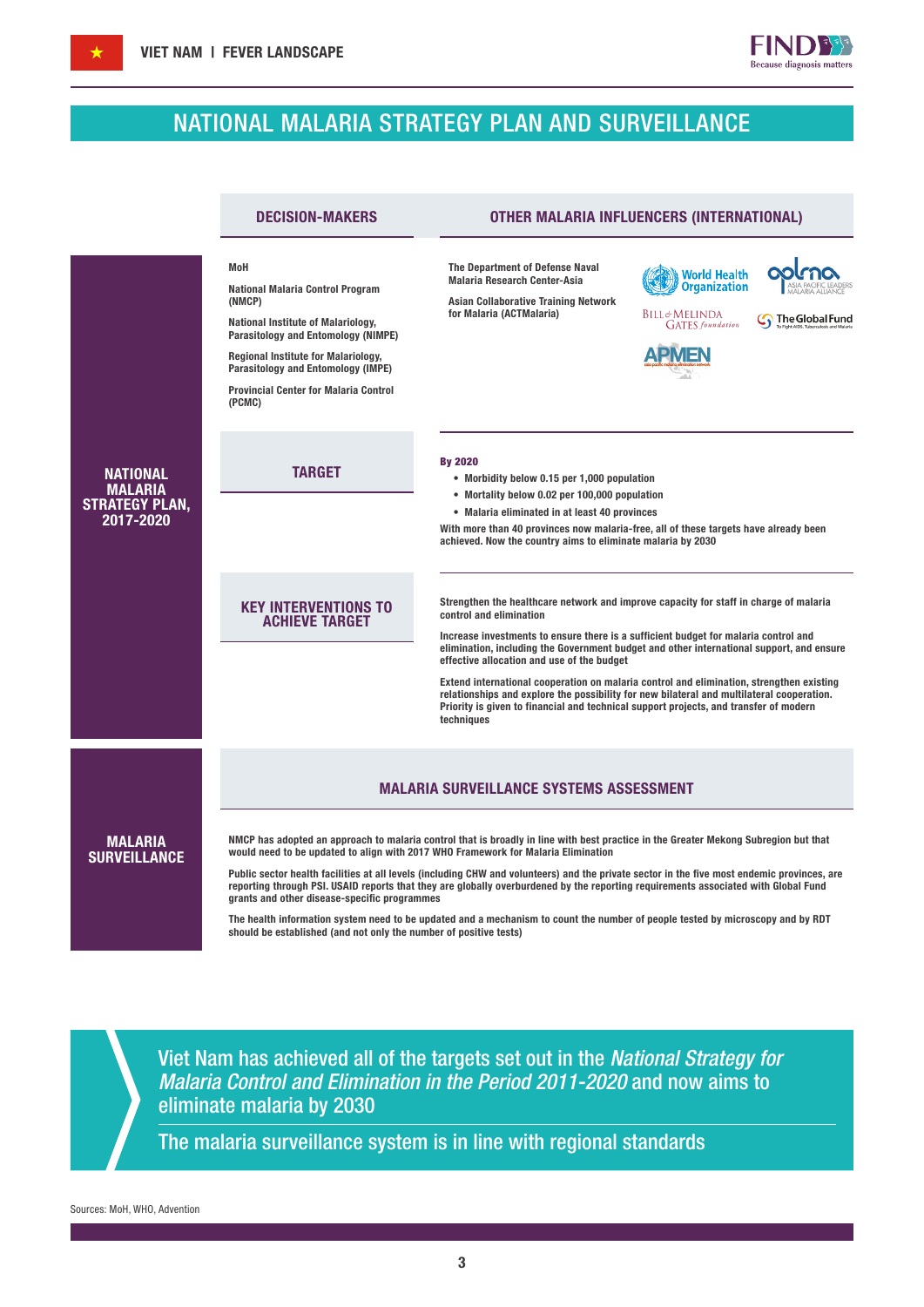

**FIND33** Because diagnosis matters

|                                          |                                                                 | <b>PRIORITY COUNTRIES*</b> |                 |                  |                         |                                   |                |                 |
|------------------------------------------|-----------------------------------------------------------------|----------------------------|-----------------|------------------|-------------------------|-----------------------------------|----------------|-----------------|
|                                          |                                                                 | ★<br><b>VIET NAM</b>       | <b>CAMBODIA</b> | <b>S. AFRICA</b> | $\odot$<br><b>INDIA</b> | $\mathfrak{C}$<br><b>PAKISTAN</b> | <b>MYANMAR</b> | <b>THAILAND</b> |
|                                          | Parasite prevalence<br>per 1,000 population                     | ا>                         |                 | -1               | -1                      | 1.7                               | -1             | <1              |
|                                          | <b>Population living in</b><br>malaria free area                | 25.1M<br>(26%)             | 4.7M<br>(29%)   | 51M<br>(90%)     | 87.9M<br>(7%)           | 3.3M<br>(2%)                      | 21.8M<br>(40%) | 34M<br>(50%)    |
| <b>MALARIA</b><br><b>EPIDEMIOLOGICAL</b> | <b>Population living in</b><br>low transmission area            | 63.9M<br>(67%)             | 3.6M<br>(23%)   | 3.4M<br>(6%)     | 1,100M<br>(81%)         | 136.7M<br>(69%)                   | 23.6M<br>(44%) | 28.5M<br>(42%)  |
| <b>PROFILE</b>                           | <b>Population living in</b><br>high transmission area           | 25.1M<br>(7%)              | 7.7M<br>(48%)   | 2.3M<br>(4%)     | 162.5M<br>(12%)         | 57M<br>(29%)                      | 8.5M<br>(16%)  | 5.4M<br>(8%)    |
|                                          | <b>Proportion of</b><br>P. falciparum                           | 64%                        | 58%             | 90%              | 62%                     | 21%                               | 66%            | 42%             |
|                                          | Proportion of P. vivax                                          | 35%                        | 41%             | 5%               | 37%                     | 78%                               | 34%            | 58%             |
|                                          |                                                                 |                            |                 |                  |                         |                                   |                |                 |
| <b>MALARIA CASES</b><br><b>AND DEATH</b> | <b>Country's reported</b><br>tested cases                       | 2.6M                       | <b>168K</b>     | <b>56K</b>       | <b>125M</b>             | 6.5M                              | 664K           | 1.1M            |
|                                          | <b>Country's reported</b><br>confirmed cases                    | 4.5K                       | 36K             | <b>22K</b>       | 0.8M                    | 351 K                             | <b>78K</b>     | 8K              |
|                                          | <b>WHO's estimated</b><br>cases                                 | 5.5K                       | <b>208K</b>     | 22.5K            | 9.6M                    | 956K                              | <b>240K</b>    | 52K             |
|                                          | <b>Country's reported</b><br>deaths                             | 6                          | 1               | 301              | 0.2K                    | 113                               | 37             | 33              |
|                                          | <b>WHO's estimated</b><br>deaths                                | 9                          | 345             | 274              | 16.7K                   | 805                               | 490            | $50$            |
|                                          |                                                                 |                            |                 |                  |                         |                                   |                |                 |
| <b>AMR</b><br><b>LANDSCAPE</b>           | <b>Average DDD**/person</b><br>in 2015<br>(Avg in LMICs is 4.9) | 11.5                       |                 | 9.2              | 4.9                     | 7.1                               |                | 6.7             |
|                                          | <b>Endorsement of the</b><br><b>AMR National Plan</b>           | 2013                       | 2014            | 2014             | 2017                    | 2017                              | 2017           | 2016            |

Notes: (\*) Last available year; (\*\*) Defined Daily Dose allowing for cross-country comparison. Sources: WHO, World Bank, GF, interviews, Advention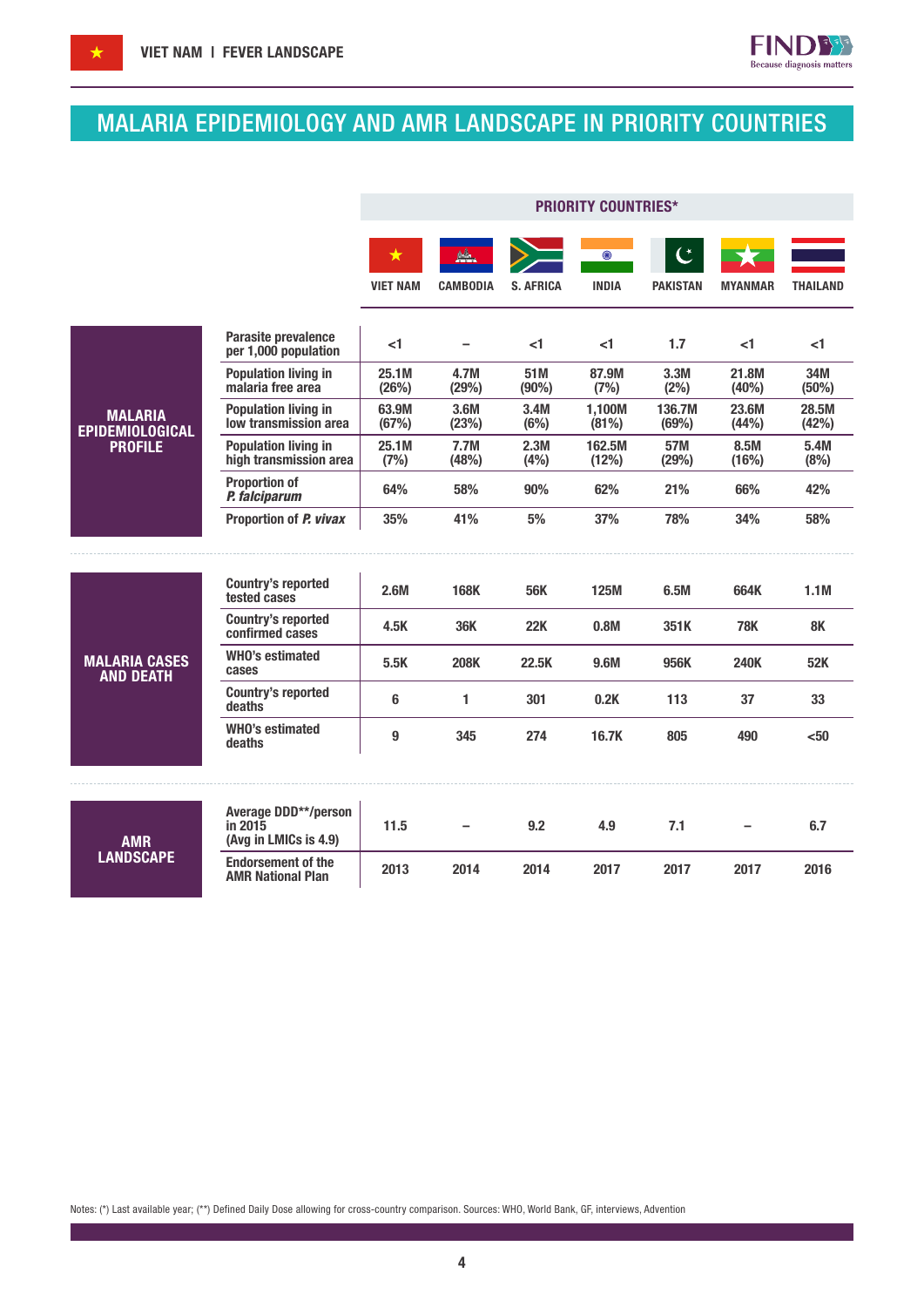

# OTHER INFECTIOUS DISEASES CAUSING FEVER

|                                                                    | <b>ENDEMICITY</b>                                                                             | <b>SURVEILLANCE</b><br>Œ<br><b>SYSTEMS</b>                                                                             | <b>CASES</b><br>Ŧ<br><b>PER YEAR*</b> | <b>INTEREST</b><br><b>FOR AN RDT</b>                                                        |
|--------------------------------------------------------------------|-----------------------------------------------------------------------------------------------|------------------------------------------------------------------------------------------------------------------------|---------------------------------------|---------------------------------------------------------------------------------------------|
| <b>Dengue</b><br><b>Dengue virus</b>                               | Endemic in all regions,<br>most cases are in the<br>south (>70%)                              | <b>National detection</b><br>programme with<br>referent laboratories<br>in eight national and<br>regional institutions | 110K                                  | <b>Strong demand for</b><br>an RDT targeting a<br>common pathogen                           |
| Chikungunya<br>Chikungunya virus                                   | <b>Previous but not</b><br>current transmission<br>of Chikungunya                             | <b>Ad-hoc surveillance</b><br>system when epidemic<br>outbreak                                                         | n.a                                   | Low demand for an<br>RDT as the pathogen's<br>endemicity is<br>uncertain                    |
| <b>Zika</b><br>Zika virus                                          | <b>Local transmission</b><br>confirmed in the Ho<br><b>Chi Minh region</b>                    | <b>Ad-hoc surveillance</b><br>system when epidemic<br>outbreak                                                         | $300$                                 | <b>Moderate demand</b><br>for an RDT as the<br>reported case load<br>is low                 |
| <b>Melioidosis</b><br><b>Burkholderia</b><br>pseudomallei bacteria | <b>Endemic throughout</b><br>the country, most<br>cases in the North<br><b>Central region</b> | No formal surveillance<br>system, referral of<br>clinical diagnoses to<br>state authorities                            | >70                                   | <b>Moderate demand for</b><br>an RDT as reported<br>case load is low                        |
| <b>Leptospirosis</b><br>Leptospira genus<br>hacteria               | <b>Endemic throughout</b><br>the country                                                      | No formal surveillance<br>system, referral of<br>clinical diagnoses to<br>state authorities                            | n.a                                   | <b>Moderate demand for</b><br>an RDT as reported<br>case load is low                        |
| <b>Scrub typhus</b><br>Orientia tsutsugamushi<br>bacteria          | <b>Endemic throughout</b><br>the country, most<br>studies were made in<br>the south           | No formal<br>surveillance system                                                                                       | n.a.                                  | <b>Moderate demand</b><br>for an RDT despite<br>endemicity due to a<br>lack of surveillance |
| <b>Murine typhus</b><br>Rickettsia typhi<br>bacteria               | <b>Local transmission</b><br>confirmed, possibly<br>endemic, lack of data                     | No formal<br>surveillance system                                                                                       | n.a.                                  | Low demand for an<br><b>RDT</b> as endemicity is<br>not confirmed                           |

A wide range of infectious pathogens causing febrile illnesses are endemic in Viet Nam

However, limited surveillance and low reported case load limit interest in RDTs

Note: (\*) Best data available, reported data. Sources: research papers, Advention